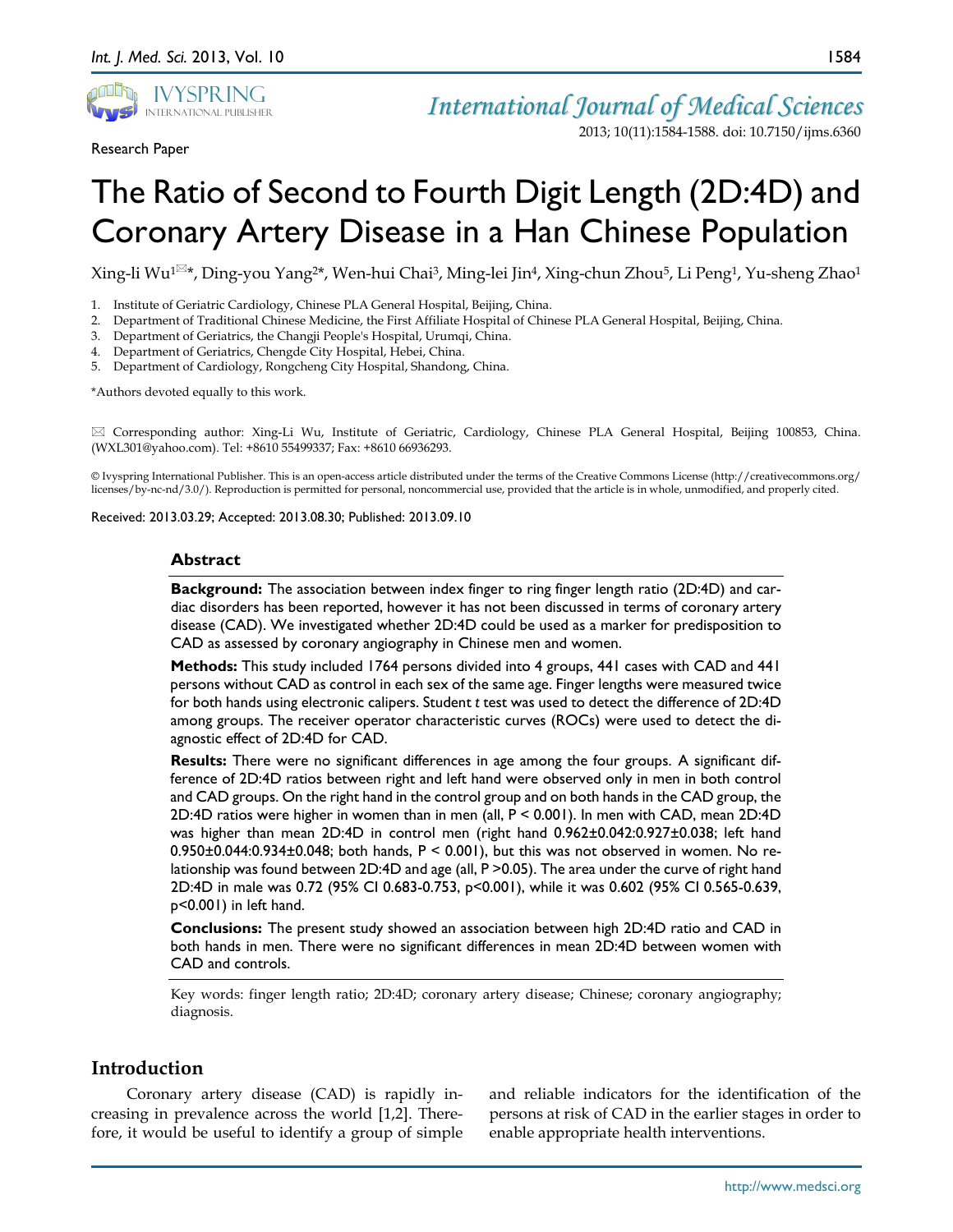Testosterone has demonstrated effects on insulin resistance, obesity, myocardium, coagulation, inflammation, vasodilation, and endothelial function as reviewed by Choi [3]. High androgen levels have historically been linked with an increased risk for coronary artery disease (CAD) [4,5], although the relationship is controversial [6].

It is believed that unbalanced exposure to prenatal testosterone or estrogen may be relate to the aetiology of series of phenomena and disorders including left-handedness, autism, dyslexia, migraine, stammering, ventricular septal defect, pulmonary stenosis and patent ductus arteriosus [7-10].

CAD is sexually dimorphic, such that it is more prevalent in males. There is also a sexual dimorphism in the ratio of the length of the 2nd digit (index finger) and the 4th digit (ring finger) (2D:4D) in humans [11,12,13]. Manning et al [13] suggested that the 2D:4D ratio is a marker for testosterone and oestrogen levels towards the end of the first trimester of pregnancy. The 2D:4D may therefore be a predictor of fertility, and the pattern of differentiation of the central nervous system. During past decades, the relationship between 2D:4D and sex steroids related diseases including infertility, gastric cancer, breast cancer and prostate cancer have been discussed in several ethnic groups [13-16].

Researchers in China indicated that men showed significantly smaller 2D:4D ratios than women in both hands as in other ethnic groups [17,18], higher 2D:4D of the right hand was associated with lower fertility in infertile males [17] and 2D:4D was negatively correlated with handgrip strength in males but not in females [19].

As for CAD, four studies have shown a significant positive association between 2D:4D and atherosclerotic diseases. Manning et al [20] found a negative relationship between 2D:4D ratio and age at first MI, that is men with low 2D:4D ratio tended to have their first MI's later in life than men with high 2D:4D ratios. Fink et al [21] reported a significant positive correlation between 2D:4D and neck circumference for men but not for women after controlling for body mass index, they thus suggested a predisposition for men towards CAD via 2D:4D as proxy to early sex-steroid exposure. A study including 50 men and 50 women in Greece reported that in men with MI, 2D:4D ratios were significantly higher than the respective ratios in healthy men, but no significant differences were observed in the ratios between women with MI and healthy women. It was proposed that 2D:4D may be a useful biomarker for predisposition to MI in Greek men, but not in Greek women [22]. Consequently, Ozdogmus et al [23] reported a study of 100 heterosexual male autopsies whose mean age was 21.4 years. They found that the high 2D:4D ratio of right hand was related to the atherosclerotic plaque development of the right coronary artery.

In the previous CAD related studies, relatively young male patients were included [20,23], only patients with myocardial infarction were selected [20,22], and surrogate risk factors for CAD were used [21]. Mean 2D:4D differs across ethnic groups. However, the link between 2D:4D ratio and CAD in the Chinese population has not yet been reported in the literature [24].

The present study is aimed to determine the association of 2D:4D ratio with CAD, and to investigate whether it could be regarded as an indicator to identify CAD in early development.

# **Methods**

## **Study Subjects**

The present work was designed as a cross-sectional study. We recruited 441 subjects with CAD in each sex from consecutive hospitalized cases in the center of cardiology in our hospitals. The controls consisted of 441 subjects without CAD, but with similar age and basic clinical characteristics in each sex. The patients excluded from the study were as previously reported [13,16,30,31], they included individuals with former hand lesions, infertility, endocrinopathies, chromosomal abnormalities, non-hetrosexuals, left-handers, and those with breast cancer, prostate cancer and other cardiac problems. Written informed consent was obtained and the study was approved by our institutional review board.

## **Diagnostic Criteria**

CAD was defined by definite myocardial infarction with any degree of stenosis, or >50% stenosis in more than one epicardial branch as revealed by coronary angiography. Subjects without CAD were those without stenosis in any branch. Study interpretation on severity of coronary artery stenosis was conducted by 2 expert readers. Traditional risk factors for CAD such as diabetes mellitus, hypertension, hypercholesterolemia, hypertriglyceridemia and smoking were defined as we previously described [2].

## **Measurement of Digit Length**

The index finger and ring finger lengths were measured on the palmar surface of hands from the basal crease proximal to the palm to the tip of the finger using vernier calipers measuring to 0.01mm as described by Manning [21].

## **Statistical Analysis**

Data were expressed as mean ± standard deviation. P values of <0.05 was regarded as being statisti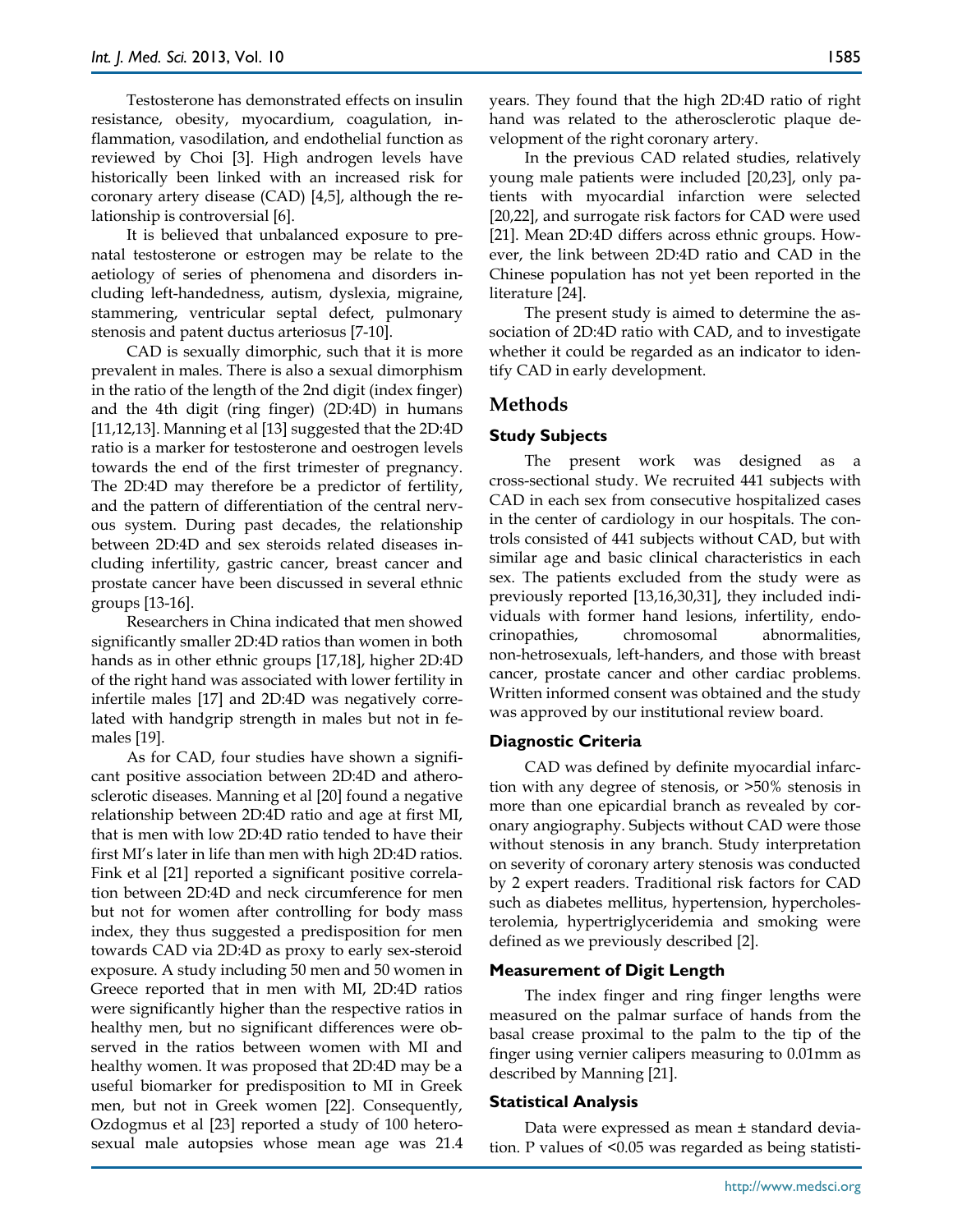cally significant. Comparison of the variables between groups was carried out using student *t* test for numerical variables. Cohen's d was used to calculate effect sizes of group differences. ROCs mode were used to detect predicting performance of 2D:4D ratios for CAD. All statistical analysis was conducted using SPSS (Statistical Package for Social Sciences, release 19.0) for Windows.

#### **Results**

#### **Basic clinical characteristics**

The study subjects consisted of 1764 subjects (50% were male), 842 with CAD (mean  $\pm$  SD, 63.0  $\pm$ 12.5 years for men;  $62.9 \pm 12.4$  years for women), and 842 without CAD as control group (mean  $\pm$  SD, 63.1  $\pm$ 14.4 years for men;  $62.9 \pm 12.4$  years for women). There were no significant difference in age, prevalence of diabetes mellitus, hypertension, hypercholesterolemia, hypertriglyceridemia and smoking among the four groups (Table 1).

#### **The difference in 2D:4D ratios**

There was no significant difference between each individual's first and second measurements of each digit length (p>0.05). A significant difference of 2D:4D between right and left hand were observed only in men in both control and CAD groups. On the right hand in the control group and on both hands in the CAD group, the 2D:4D ratios were higher in women than in men (all,  $P < 0.001$ ). In men with CAD, 2D:4D were higher than men in the control group (right hand Cohen's effect size *d* = 0.91, left hand *d* = 0.29; both hands, P < 0.001), but this was not observed in women (Table 1).

#### **The correlation between ratios of 2D:4D and age**

No relationship was found between 2D:4D ratios and age (all,  $P > 0.05$ ), while a significant positive correlation between 2D:4D ratios and CAD existed only in men in both hands (P <0.001).

## **The ROCs analyzing digit ratio and CAD in male**

The ROCs analysis showed that area under the curve of 2D:4D in right hand in male was 0.72 (95% CI 0.683-0.753, p<0.001), while it was 0.602 (95% CI 0.565-0.639, p<0.001) in left hand (Figure 1). The optimal cutoff point of digit ratio for CAD discrimination in male was 0.9505 in both hands with sensitivity 0f 57.8% and specificity of 68% in right hand, and 50.8% and 58.7% in left hand. But the area under the curve of both hands in female was not statistically significant.



**Fig 1. The ROCs analyzing 2D:4D ratio and CAD in male.** The ROCs analysis showed that area under the curve of 2D:4D in male was 0.72 and 0.602 in right and left hand respectively (all, p<0.001).

**Table 1**. 2D:4D ratio in men and women with and without CAD (mean±SD)

|            | Male without<br>CAD(n=441) | Male with<br>$CAD(n=441)$ | Cohen's effect-<br>size | Female without CAD<br>(n=441) | Female with CAD<br>$(n=441)$ | Cohen's effect-<br>size |
|------------|----------------------------|---------------------------|-------------------------|-------------------------------|------------------------------|-------------------------|
| Right Hand | $0.927 \pm 0.038$ *        | $0.962 \pm 0.042$ *†      | 0.913                   | $0.936 \pm 0.040 \pm 0.040$   | $0.932 \pm 0.044$ §          | 0.066                   |
| Left Hand  | $0.934 \pm 0.048$          | $0.950 \pm 0.044$         | 0.289                   | $10.933 \pm 0.04$             | $0.935 \pm 0.043$ \$         | 0.056                   |

\*Significant difference for right hand versus left hand in male with and without CAD. †Significant difference for male with CAD versus male without CAD on the same hand. #Significant difference for female without CAD versus male without CAD on right hand (see text for *P* values). All other comparisons were not significant. §Significant difference for female with CAD versus male with CAD on the same hand.

# **Discussion**

The sex difference in the ratio of 2D:4D such that male subjects have lower 2D:4D than female subjects has be widely studied. [25-28] Development biology research has shown that the relative finger lengths are determined by in utero concentrations of sex steroid before birth at around week 13 of gestation, with 2D:4D negatively related to testosterone and positively associated with estrogen. [26,27] Inspired by this phenomenon, Manning et al suggested that 2D:4D may correlate with risk of myocardial infarction (MI). From then on, there have been in total four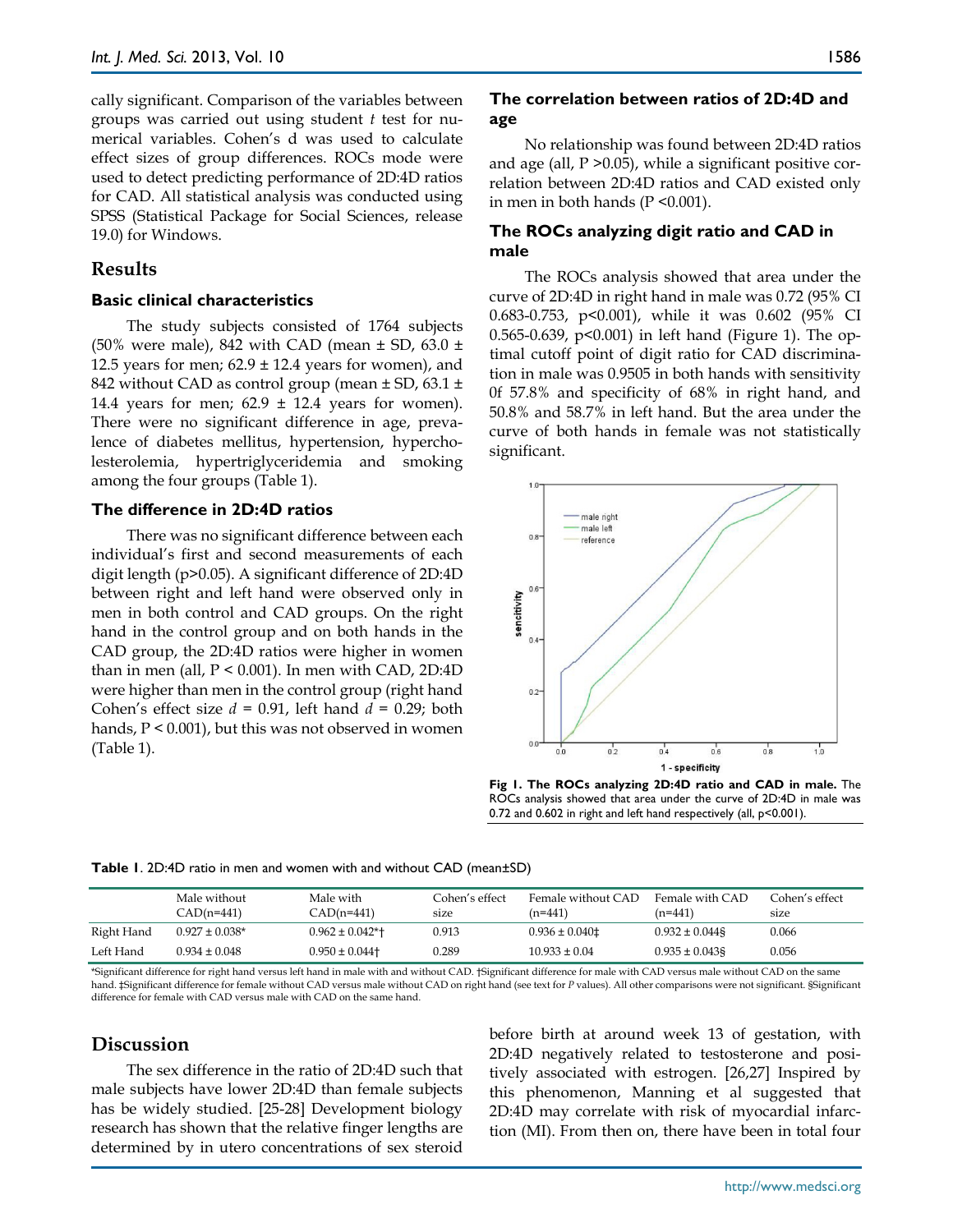studies which linked CAD with 2D:4D. [20-23]

The present study shows that the 2D:4D is positively correlated with CAD in men. This is consistent with the findings of Manning and Ozdogmus [20,23] in which a low 2D:4D men tended to have their first MI's later in life than men with high 2D:4D ratios and a higher 2D:4D ratio was significantly related to the incidence of fatty streaks and atherosclerosis calcification of the right coronary artery. Also in accord with Fink and Kyriakidis [21,22] who found a correlation between 2D:4D and neck circumference or MI in men but not in women, we showed that the same correlation between 2D:4D and CAD existed only in men. The ROCs analysis showed that area under the curve of 2D:4D was 0.72 in right hand and 0.60 in left hand in male. This suggested again the discriminating effect of 2D:4D for CAD, especially in male right hand.

As for the sex difference in 2D:4D, Manning et al reported in Europe [21,27] that the mean male 2D:4D ratio was significantly lower than mean female 2D:4D in left-hand and right-hand 2D:4D. In accordance with the data in China [18,29], we found that men showed significantly smaller 2D:4D ratios than women in right and left hands. The ROCs analysis showed that the optimal cutoff point of digit ratio for CAD discrimination in male was 0.9505 in both hands with sensitivity 0f 57.8% and specificity of 68% in right hand, and 50.8% and 58.7% in left hand. In addition, Manning reported that 2D:4D ratio in right hand was lower in males than in females and this was significant for Uygur, Han Chinese and Jamaican samples, with the Oriental Han showing the highest mean 2D:4D, followed by the Caucasian Berbers, Uygurs and Afro-Caribbean individuals [24]. For 2D:4D difference between persons with and without CAD, this study was consistent with work done in Greece, as 2D:4D was higher in men with CAD than men in control group (both hands,  $P < 0.001$ ), but the trends were not observed in women [22]. Regarding the influence of age on the 2D:4D ratio, our results were in agreement with previous report in different nations, that is the 2D:4D ratio was fixed at birth and showed little change during the life span [12,22].

The mechanisms of the link between 2D:4D and CAD are not clear. 2D:4D is negatively related to prenatal testosterone and positively related to prenatal estrogen levels [30], while the prenatal sex hormones may affect the development of a number of organ systems including the cardiovascular system, so the unbalanced prenatal sex hormones exposure may be the main aetiology [31]. This was supported by Phillips who reported that free testosterone was significantly related to CAD in postmenopausal women [32]. The 2D:4D ratio and testosterone have been shown to be related also in adulthood [33]. If low digit ratios are related to higher testosterone, and some evidence points lower testosterone could be considered a risk factor for CAD, then testosterone, digit ratio and CAD might be related.

Although both male and female sex hormones have been well-documented to be able to influence vascular biology and to play an important role in coronary artery disease [3-5,34-37], the steroid theory was not echoed by other studies. Yang found that 2D:4D ratios, measures of masculine characteristics, and salivary testosterone showed no significant associations with one another in both male and female [18]. Hauner detected no relationship between sex hormone concentrations and coronary artery disease assessed by angiography in men [38].

Contrasting to the above theory, a study in Italy reported that patients with CAD have lower testosterone and oestradiol levels than healthy controls, and low testosterone levels are associated with coronary artery disease in male patients with angina [6]. A case-control study in Brazil concluded that endogenous oestradiol but not testosterone was related to coronary artery disease in men [37].

Since the circulation levels of sex hormone are not consistently related with CAD, another possibility was put forward. Alevizaki reported that the length of the poly glutamine stretch of the transactivation domain (CAG repeat) of the androgen receptor inversely affects androgen activity and the shorter CAG repeat of the androgen receptor gene is associated with more severe CAD [39]. Zheng et al [40] showed that the 2D:4D ratio in mice is controlled by the balance of androgen to estrogen signaling during a narrow window of digit development. Androgen receptor activity is higher in digit 4 than in digit 2, and inactivation of androgen receptor decreases growth of digit 4, which causes a higher 2D:4D ratio. These results suggest that the sensitivity to androgens may play an important role in the increased frequency of CAD in males.

It is undoubtedly the case that more studies are needed to elucidate the real causal relationship and the underlining mechanisms between 2D:4D ratios and CAD.

The present findings of positive correlations between 2D:4D ratio and CAD in males suggests that high 2D:4D ratio is predictive of CAD and may be used in diagnosis and in early life-style intervention in Chinese men.

## **Acknowledgements**

The authors would like to thank Mr. Tianran Wu from Melbourne University of Australia to read through the manuscript and give some valuable suggestions.